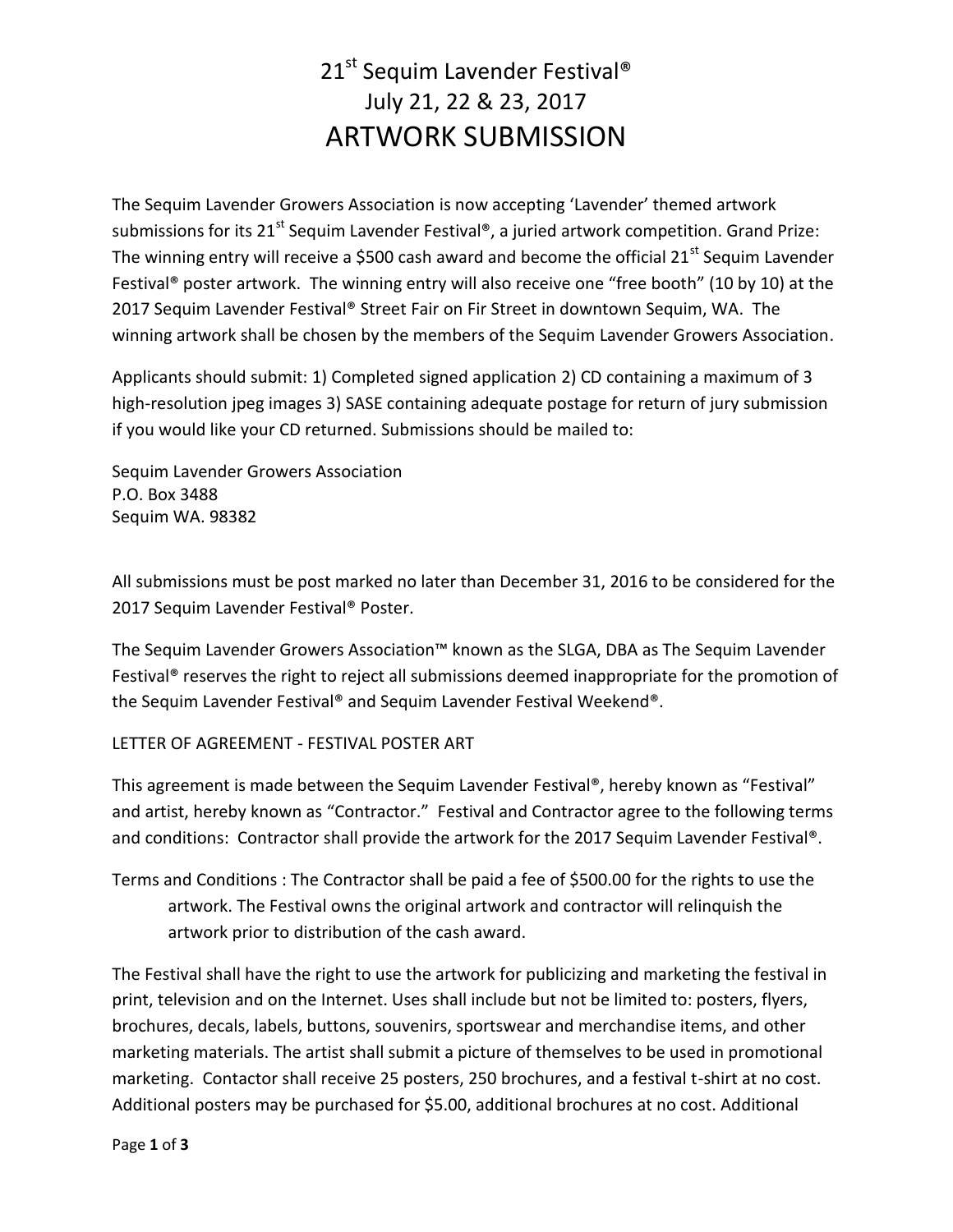sportswear may be purchased at cost. Contractor shall be allocated a 10'x10' booth space at the street fair at no charge, a value of over \$395.00. It shall be the contractor's responsibility to provide for any structures or items needed for this booth. If contractor accepts the booth space, contractor agrees to sign posters for the public at no charge. The public may purchase posters from the Festival or from Contractor. The poster price to the public for posters is established at \$10.00.

Independent Contractor: A Contractor is an independent contractor and is responsible for all taxes and other business expenses except as specified herein.

Impossibility of Service Festival or Contractor shall be under no liability for damages, whether consequential or otherwise, for failure to appear or perform if such failure is caused by acts or regulations of public authorities, labor difficulties, civil tumult, strike, epidemic, or any other similar cause beyond the control of Festival. Enforcement of Agreement Sshould either party retain an attorney to seek enforcement of this agreement, the prevailing party in any such action shall, in addition to any reward, recover attorney fees and costs incurred in such action. Any action brought shall be covered by the laws of the State of Washington and venue in any such action shall be laid in Clallam County. Non-discrimination: The parties agree to comply with all federal, state and local laws prohibiting discrimination with regard to race, color, sex, marital status, sexual orientation, political ideology, age, creed, religion, ancestry, national origin or physical handicap in regard to employment. Amendment: The parties hereto reserve the right to amend this agreement; provided that no modification hereof shall be valid unless in writing and signed by the authorized representative of the parties.

Termination: This agreement may be canceled by either party with thirty days' notice only for non-performance of the work and conditions specified in this agreement. This agreement, including any attached exhibits, contains the complete agreement.

The Sequim Lavender Growers thanks you for submitting your artwork for consideration. Please sign and return Artist Application page with your artwork.

You may submit up to 3 pieces of artwork for consideration.